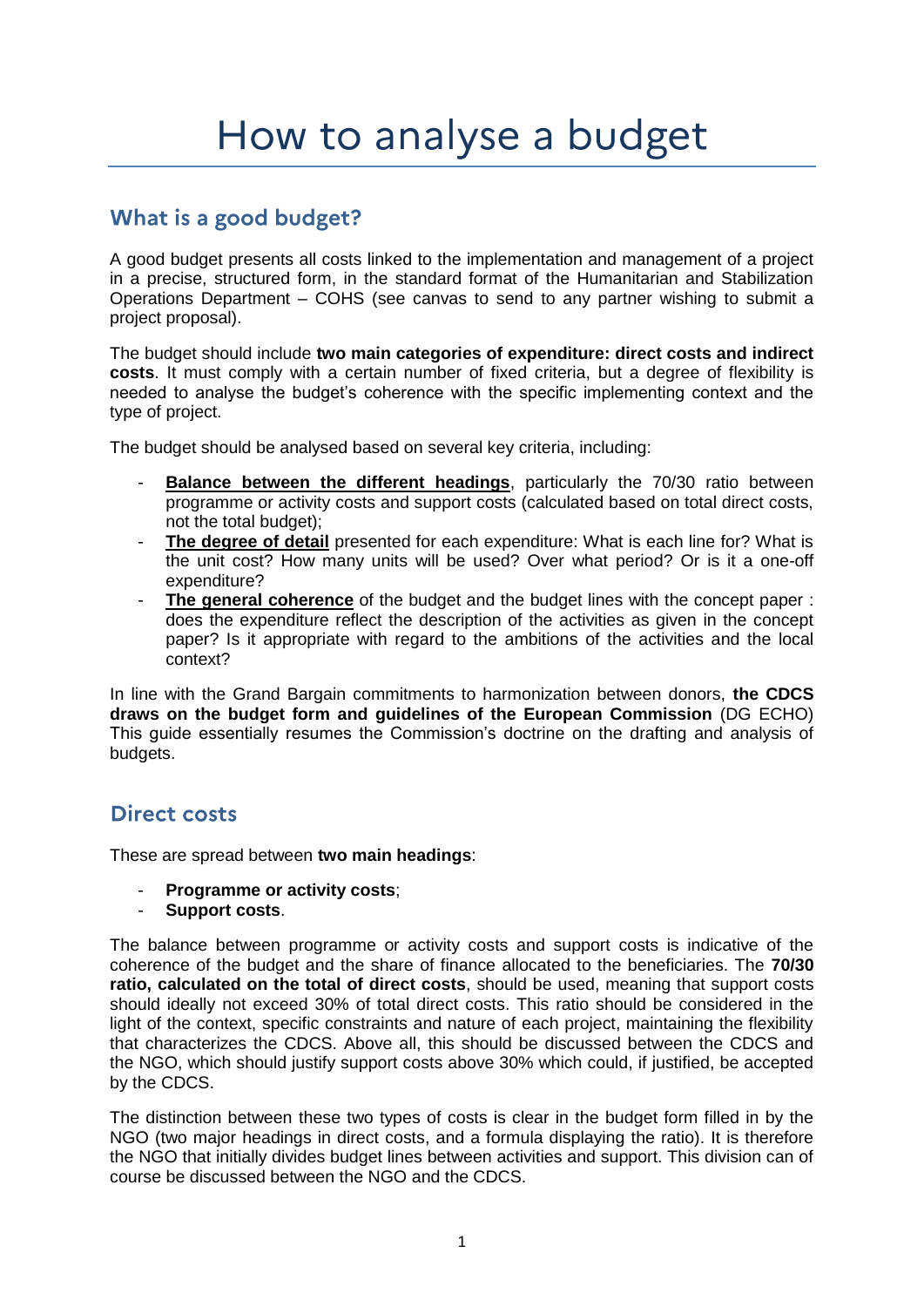#### Programme or activity costs

These are **costs linked to activities with the project's beneficiaries**. There are two main categories under this heading.

**Staff costs**: staff directly involved in activities (medical personnel at a healthcare centre, teachers and assistants at a school, workers, craftspeople, etc.) or in the overall implementation of the project (project manager, coordinator, etc.). At least two categories of staff should be distinguished: international staff and local staff. All payroll costs should be included (gross salaries, insurance, bonuses, allowances, etc.), as should costs linked to staff travel and presence (flights, taxis, accommodation, per diems, visas, etc.).

**Goods, equipment and services** required for implementation, such as: food, medicines and medical equipment, hygiene kits, construction materials, raw materials, organization of workshops or training (including compensation for participants), printing or publicity of outreach messages or activities, project promotion to beneficiaries and local stakeholders, supply of cash or vouchers and costs linked to their distribution, capacity building of local stakeholders under project activities, quality control, benchmark evaluations and postdistribution tracking required for project implementation, safety equipment, etc.

#### Support costs

These costs are **essential for the proper implementation of the project but not directly linked to activities benefiting the project beneficiaries**. There are several categories under this heading.

**Staff costs:** staff whose functions are not directly linked to implementation (administrative and financial staff, logistical staff, etc.). At least two categories of staff should be distinguished: international staff and local staff. All payroll costs should be included (gross salaries, insurance, bonuses, allowances, etc.), as should costs linked to staff travel and presence (flights, taxis, accommodation, per diems, visas, etc.).

**Overheads**: rent for local offices, accommodation for expatriate staff, water, electricity, telecommunications and Internet access, insurance, supplies, consumables, vehicle costs (fuel, rental, maintenance, etc.).

**Equipment**: purchase, rental and/or depreciation of vehicles, computer equipment, security equipment, etc., which is essential for local NGO operations but not directly linked to the activities.

**Communication and publicity**: banners, documents, stickers, publicity messages, etc., aimed at promoting the project, the partner and the donor to audiences not directly involved in the project.

**Training and capacity building** for local partners (organization of workshops) where this is not a fully-fledged activity linked to a project goal.

**Monitoring and evaluation**, internally (collection of data for benchmark or final study) and externally. Costs linked to internal monitoring and evaluation may be included in activity costs where they are essential for activity implementation (benchmark or post-distribution evaluation, monitoring linked to cash distribution, etc.; see above) but this must be stated by the NGO.

**Bank charges**, including fees from money transfer services, insurance and legal costs directly linked to the project.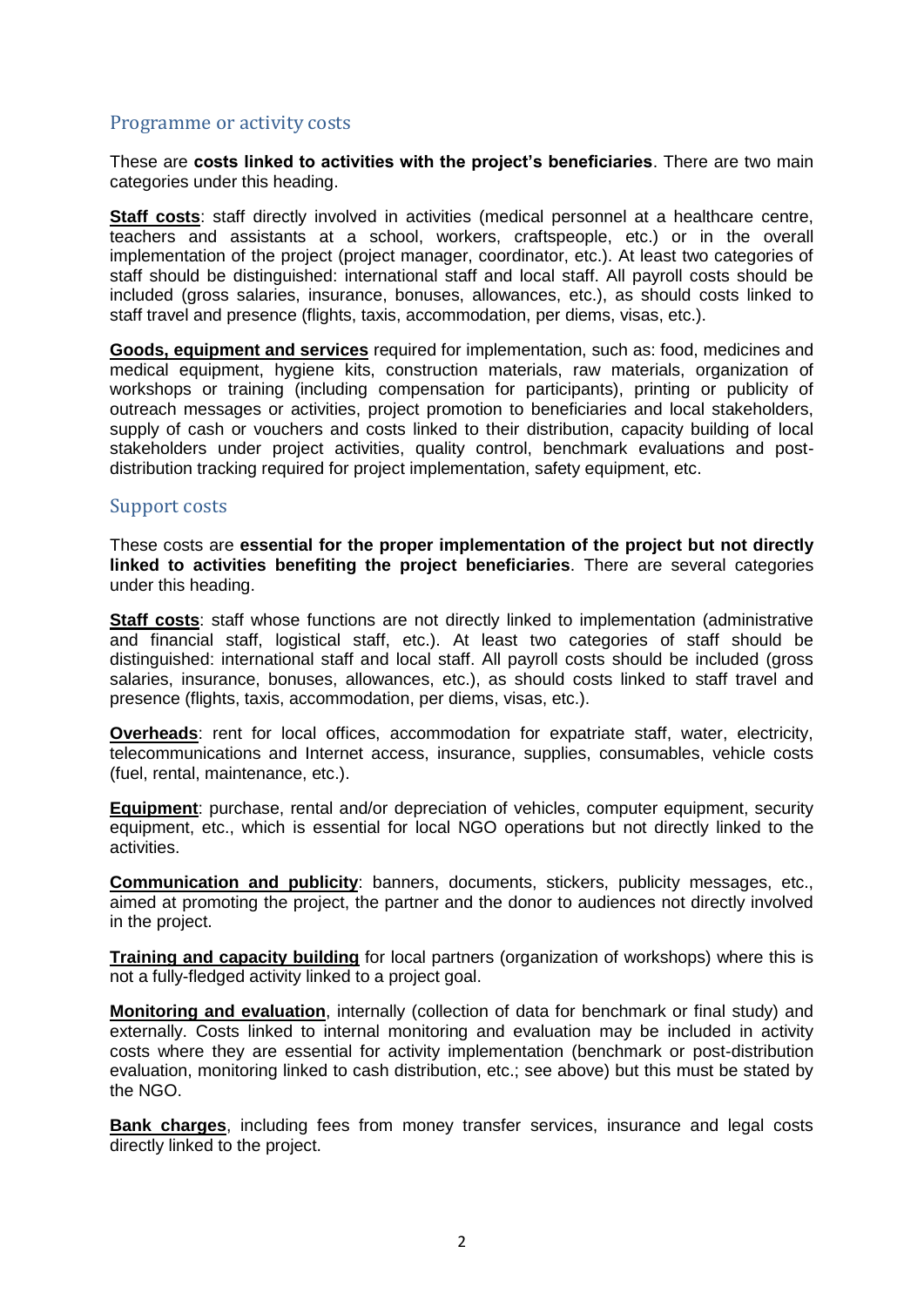**Specialized services** such as legal services or advice directly linked to the project, for example.

#### What are indirect costs?

**These are "management fees" or "administrative overheads"** which should, under CDCS doctrine, be equivalent to **10% of direct costs**.

There are many definitions of these costs. These are generally costs induced by the project's implementation but that are not directly linked to it and cannot be linked to a specific activity or service. They include administrative overheads and headquarters costs for NGOs, for example. **NGOs are not required to detail these costs.**

For projects implemented by Expertise France, the EF-MEAE framework convention applies, with indirect costs set at 12%.

In the event of co-financing with other donors, indirect costs covered will represent 10% of direct costs financed by the COHS (and not the direct costs of the project's total budget).

### Budget amendments: "cost extensions" and "top-ups"

There are two main cases where implementing partners may request a **budget amendment**, which supplements but does not replace the initial grant agreement and involves disbursement of further funds:

- Cost extension: where the funds paid will not be sufficient to implement all planned activities, because of unforeseen circumstances (security situation, political situation, technical difficulties, etc.) and additional finance is required for them. This may or may not involve extending the project duration;
- Top-up: where it is relevant to amend or redirect certain activities, or to add further activities, either for the same duration or, most often, for an extended duration. This includes additional finance paid in year N+1 for a project initially financed under year N.

In both cases, a new grant agreement is not required, as only one or two aspects of the agreement need to be amended. **A budget amendment is therefore drawn up.**

The CDCS desk officer is responsible for dialogue with the NGO to agree the new implementation terms, which need to be set out by the partner in a **supplementary concept paper** and a **new budget**, **which should be presented in a document with the initial budget**, in order to show the changes alongside the initial disbursement.

A budget amendment is also required where one or more of the project's budget headings varies by more than 20%. Where there is a variation between 10% and 20%, it must be justified by the partner and the CDCS desk officer can provide a certificate of non-objection (ANO) by email. A heading is understood as a subdivision in the budget (eg. I.1 Staff costs, I.2 Goods and services, etc.).

However, a **new grant agreement** is required where there is a **substantial change to the content of the initial agreement** (amendment of more than two aspects: nature of the activity, duration, target areas, budget, etc.).